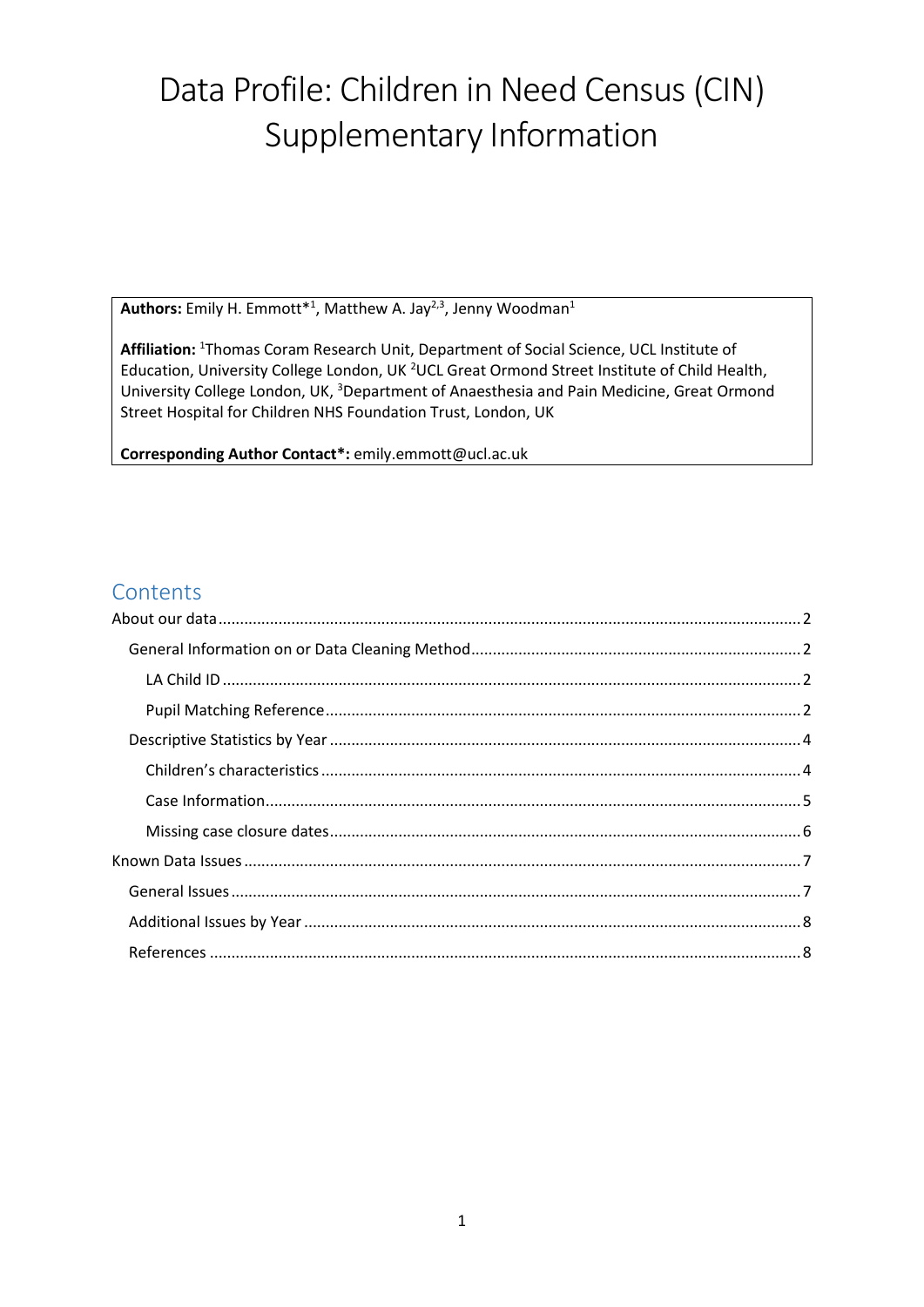# <span id="page-1-0"></span>About our data

In November 2017, we received complete episode information available in CIN at the time of our request from DfE. This amounted to information on all cases submitted by LAs up to and including the 2015/16 census. In addition, we requested and received information on children's demographic characteristics, primary need status, child protection plan start and end dates, and referral source.

# <span id="page-1-1"></span>General Information on our Data Cleaning Method

Here we provide a verbal description of our data cleaning method. For further information, please contact the corresponding author.

# <span id="page-1-2"></span>LA Child ID

Some children in the CIN data share Child IDs, where the same Child ID is used by two or more LAs. To derive LA-specific unique child IDs, new LA Child IDs were created by:

- 1. Creating a consistent LA ID across all census years. In 2009/10, Bedfordshire (LA ID 820) split into Bedford (LA ID 822) and Central Bedfordshire (LA IF 823), and Cheshire (LA ID 975) split into Cheshire East (895) and Cheshire West & Chester (896). For consistency, Bedford and Central Bedfordshire was reclassified as Bedfordshire, and Cheshire East and Cheshire West & Chester was reclassified as Cheshire.
- 2. Creating an LA-specific child ID: The original Child ID was merged with the new, consistent LA ID as outlined in point 1.

Overall, this led to an increase from 1,995,672 Child IDs in the dataset to 27,611,54 LA Child IDs in the dataset (increase of an estimated 765,482 children, or 38%).

## <span id="page-1-3"></span>Pupil Matching Reference

Some children in the CIN data have missing PMRs, while others have multiple PMRs. These issues, where possible, were addressed by:

- 1. Filling the "missing PMRs": For each LA Child ID, we identified cases where PMRs were recorded in at least one episode but also missing in at least one episode. We then replaced missing records with the available PMR.
- 2. Replacing "different PMRs": For each LA Child ID, we identified cases where children had more than one PMR attributed. We replaced all PMR records with the first recorded PMR in the dataset.

Overall, this led to a reduction in **the number of PMRs** from 1,808,417 to 1,761,224 (reduction of 47,193 PMRs; 2.6%) and a reduction in the **number of missing PMR records** from 1,841,603 to 1,474,797 (reduction of 366,806 rows; 20%).

## Child's Age at Referral

We received information on children's month and year of birth. Child's age at referral was estimated from the referral date and month/year of birth. Some children in CIN had impossible birth dates, particularly for those in the first census submission. Impossible ages at the time of referral were recoded as missing. We derived children's age at referral by: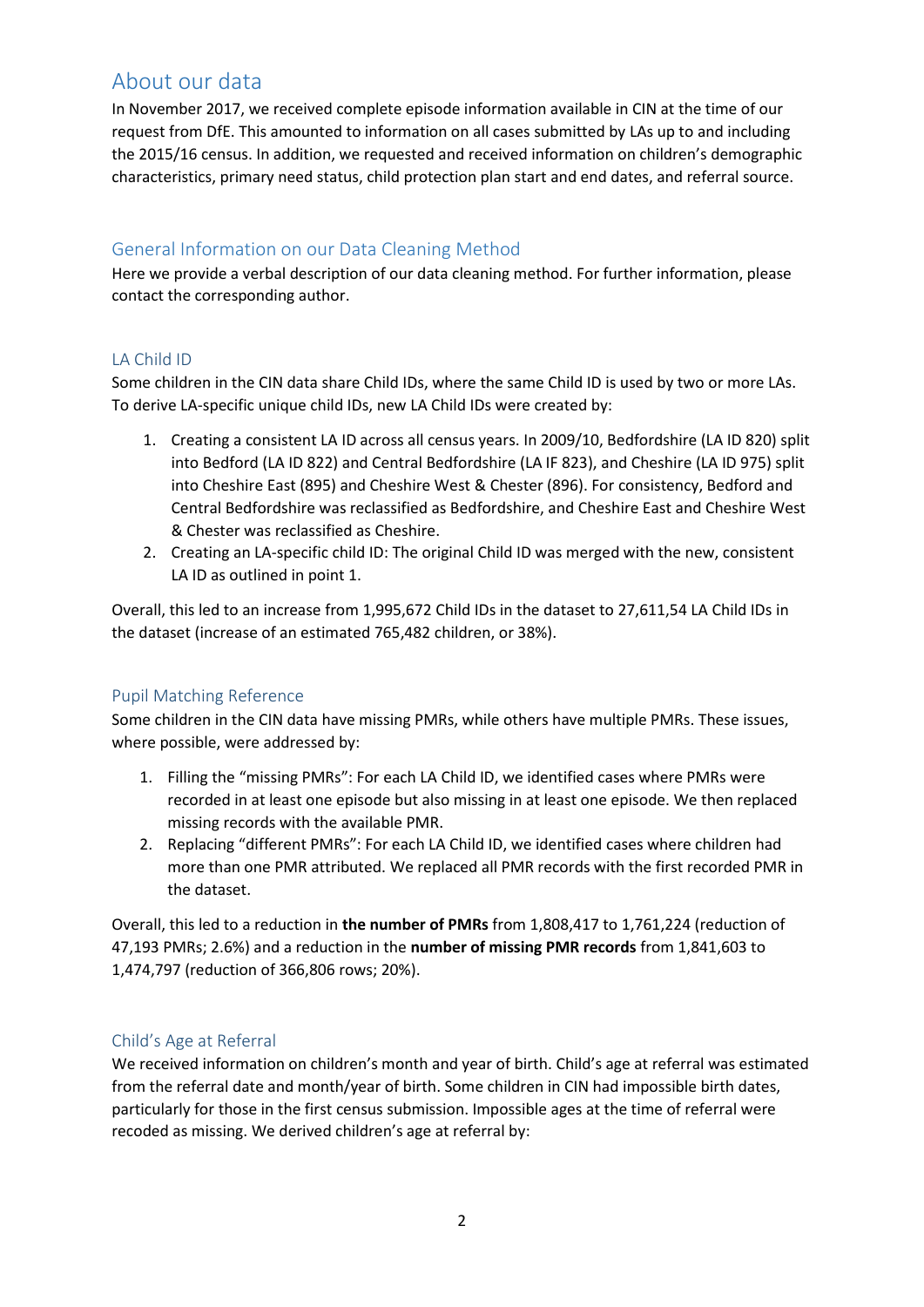- 1. Recoding cases with referral dates earlier than  $2<sup>nd</sup>$  April 1983 as missing, as these cases are likely to be errors (increase of missing in 606 rows; 0.01%).
- 2. We only had the month and year of birth for each child. We therefore set the  $15<sup>th</sup>$  of each month to estimate the child's birth day. We used this date and the referral date to calculate their age at referral (in months and years).
- 3. When age at referral was more than 7 months before birth (-7 months old), we recoded this a missing as it is unlikely for pre-birth referrals to occur in the first trimester. Children who were referred between 6 to 0 months before birth (-6 to 0 months old) were revalued as being referred at age 0. We also revalued referrals over 26 years as missing, as this is most likely to be an error (increase of missing in 15434 rows; 0.2%).

# Dates

The Department of Education's CIN submission tool flags missing dates, meaning LAs may "fill" missing dates with unlikely values. Some dates are impossible, and these were recoded as missing:

- 1. Child Protection Plan Start Dates of  $1<sup>st</sup>$  January 1900 was recoded as missing (increase of missing in 1 row).
- 2. Child Protection Plan End Dates of  $1<sup>st</sup>$  January 1900 was recoded as missing (increase of missing in 50468 rows; 0.8%)
- 3. Referral Dates of 5<sup>th</sup> February 7943 was recoded as missing (increase of missing in 1 row).

# Primary Need Status (Primary Need Code)

There were minor coding errors in Primary Need Status. We recoded the Primary Need Status into the following:

- $\bullet$   $n1 = N1$
- $A2, n2 = N2$
- $A3, n3 = N3$
- $A4, n4 = N4$
- $A5, n5 = N5$
- $n6 = N6$
- $n7 = N7$
- $\bullet$  n8 = N8
- N0, NO, UnmappedNeedCode, UNMAPPEDNEEDCODE, NA = N0

## Ethnicity

There were minor coding errors in Ethnicity. We recoded Ethnicity into the following:

- NA, UNCL, MISS, N/A, INVA = 'Missing'
- AOEG = 'Other'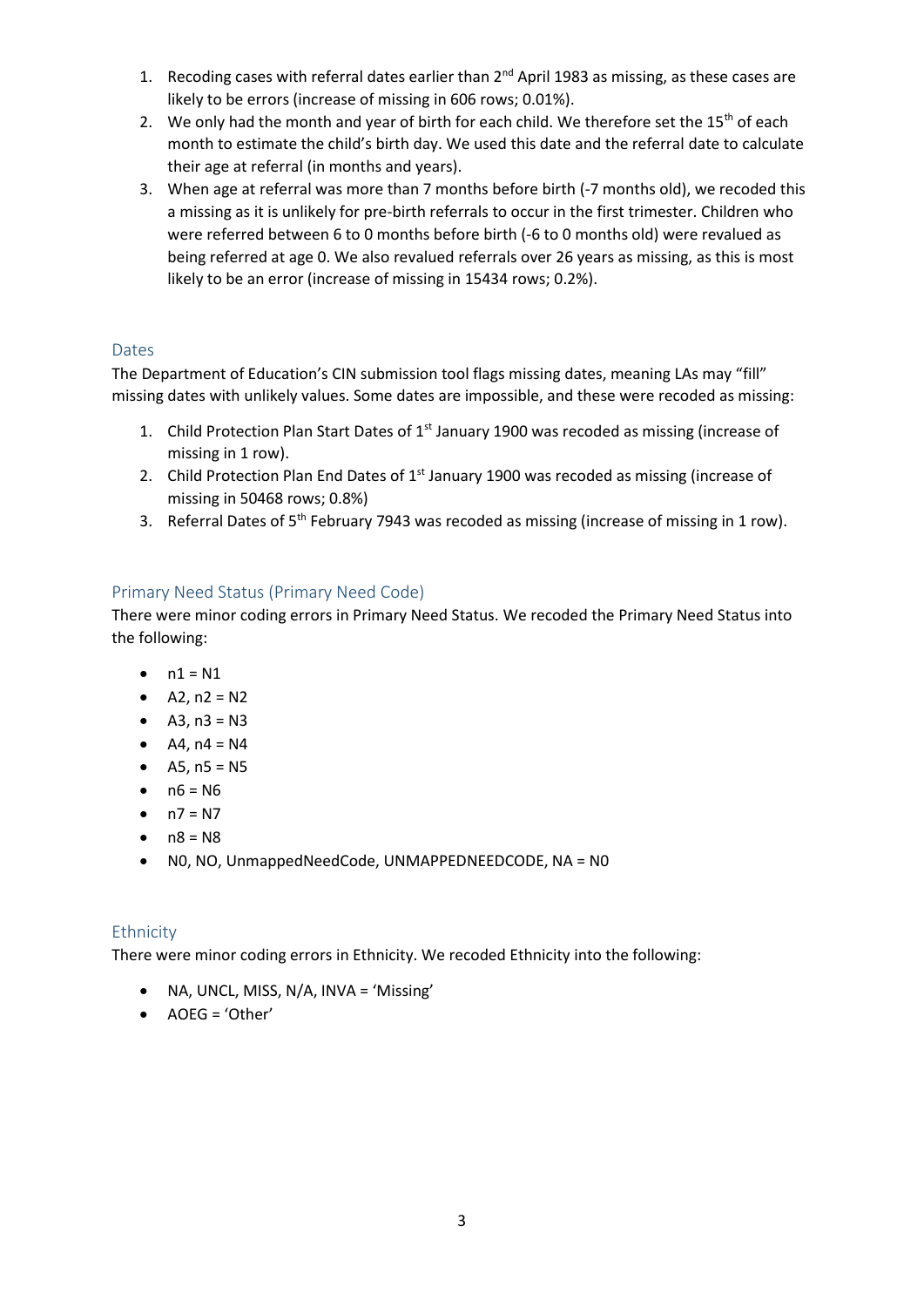## Descriptive Statistics by Year

The following tables present basic descriptive statistics from our child-level CIN data, by year. Our CIN data contains all episodes submitted by LAs, up to 31<sup>st</sup> March 2016. We supress small values in each cell with \*, in line with the Department for Education's CIN data usage conditions. In cases where children had multiple episodes, **we have taken the earliest episode information within the specified time period**.

# Children's characteristics

<span id="page-3-1"></span><span id="page-3-0"></span>

| <b>Census Year</b>                       | 08/09          | 09/10          | 10/11                  | 11/12          | 12/13                   | 13/14          | 14/15          | 15/16          | Other                  | <b>Total</b>    |
|------------------------------------------|----------------|----------------|------------------------|----------------|-------------------------|----------------|----------------|----------------|------------------------|-----------------|
| N Child                                  | 489501         | 659146         | 651676                 | 852205         | 859518                  | 899799         | 904613         | 886518         | 2895                   | 2761155         |
| Prop. Total Children<br>(by census year) | 0.18           | 0.24           | 0.24                   | 0.31           | 0.31                    | 0.33           | 0.33           | 0.32           | 0.00                   | $\overline{1}$  |
|                                          |                |                |                        |                |                         |                |                |                |                        |                 |
|                                          |                |                |                        |                |                         |                |                |                |                        |                 |
| <b>Gender</b>                            | N<br>(%)       | N<br>(% )      | N.<br>(%)              | N.<br>(%)      | $\mathsf{N}$<br>(% )    | N<br>(%)       | N<br>(% )      | N<br>(% )      | N <sub>1</sub><br>(% ) | N<br>(% )       |
| Male                                     | 261543<br>(53) | 347410<br>(53) | 342352<br>(53)         | 439332<br>(52) | 444383<br>(52)          | 463367<br>(51) | 465229<br>(51) | 453349<br>(51) | 1602<br>(55)           | 1385500<br>(50) |
| Female                                   | 223404<br>(46) | 310550<br>(47) | 307217<br>(47)         | 399967<br>(47) | 404077<br>(47)          | 424421<br>(47) | 426991<br>(47) | 416181<br>(47) | 1292<br>(45)           | 1310379<br>(47) |
| Unknown                                  | 4274<br>(1)    | 1082<br>(0)    | 2035<br>(0)            | 12638<br>(1)   | 10809<br>(1)            | 11707<br>(1)   | 11778<br>(1)   | 16254<br>(2)   | $\mathbf 0$<br>(0)     | 63092<br>(2)    |
| Intersex/Other                           | 279<br>(0)     | 103<br>(0)     | $\overline{71}$<br>(0) | 267<br>(0)     | $\overline{248}$<br>(0) | 303<br>(0)     | 614<br>(0)     | 732<br>(0)     | $\Omega$<br>(0)        | 2182<br>(0)     |
|                                          |                |                |                        |                |                         |                |                |                |                        |                 |
| <b>Referral Age</b>                      |                |                |                        |                |                         |                |                |                |                        |                 |
| Mean                                     | 7.768          | 8.72           | 8.65                   | 7.60           | 7.55                    | 7.62           | 7.72           | 7.96           | 7.95                   | 7.73            |
| Median                                   | 7.42           | 8.67           | 8.58                   | 7.08           | 7.00                    | 7.08           | 7.25           | 7.58           | 7.83                   | 7.25            |
| Min (in years)                           | $\Omega$       | $\mathbf 0$    | $\mathbf 0$            | $\Omega$       | $\mathbf 0$             | $\mathbf{0}$   | $\mathbf 0$    | 0              | $\mathbf 0$            | $\mathbf 0$     |
| Max (in years)                           | 25             | 24             | 25                     | 25             | 25                      | 25             | 25             | 25             | 19                     | 25              |
| <b>Lower Quartile</b>                    | 3.17           | 4.75           | 4.58                   | 2.83           | 2.83                    | 2.92           | 3.08           | 3.33           | 3.33                   | 3.00            |
| <b>Upper Quartile</b>                    | 12.33          | 13.00          | 13.00                  | 12.25          | 12.17                   | 12.25          | 12.33          | 12.50          | 12.42                  | 12.42           |
| N Missing                                | 5829           | 1905           | 2236                   | 9139           | 9104                    | 9643           | 9970           | 14653          | 20                     | 59469           |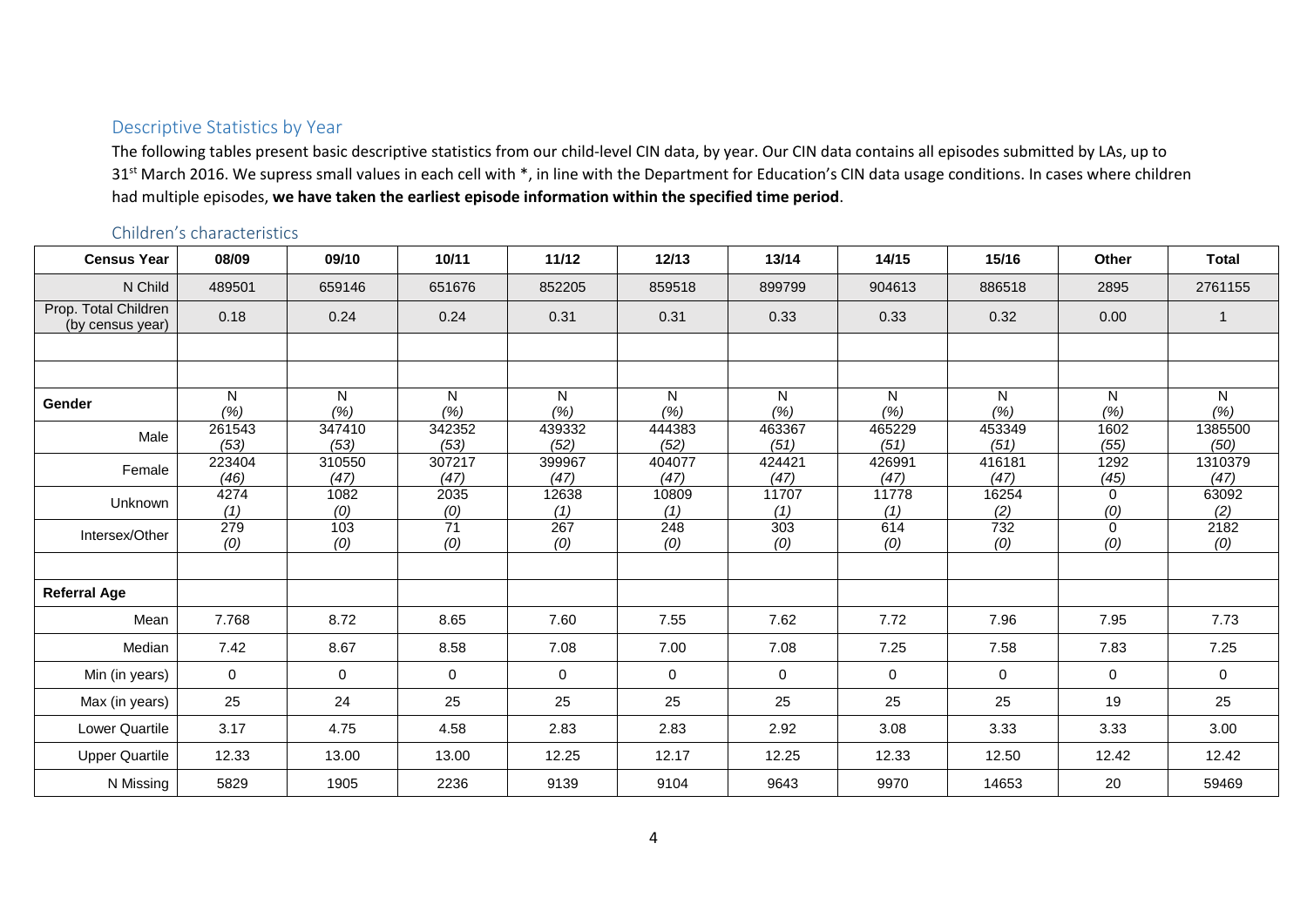| <b>Ethnicity</b> | (% )           | N<br>(%)       | (9/6)          | N<br>(%        | N<br>(%)       | N<br>(%)       | (% )           | N<br>(%)       | N<br>$(%_{0})^{2}$ | N<br>(%) |
|------------------|----------------|----------------|----------------|----------------|----------------|----------------|----------------|----------------|--------------------|----------|
| Asian            | 28664          | 38961          | 38432          | 51636          | 53009          | 58086          | 61645          | 62964          | 141                | 194268   |
|                  | (5.9)          | (5.9)          | (5.9)          | (6.1)          | (6.2)          | (6.5)          | (6.8)          | (7.1           | (4.9)              | (7.0)    |
| <b>Black</b>     | 34964          | 44862          | 42823          | 57554          | 59736          | 63559          | 68204          | 68820          | 191                | 198717   |
|                  | (7.1)          | (6.8)          | (6.6)          | (6.8)          | (6.9)          | (7.1)          | (7.5)          | (7.8)          | (6.6)              | (7.2)    |
| Chinese          | 6499<br>(0.2)  | 1223<br>(0.2)  | 1215<br>(0.2)  | 1681<br>(0.2)  | 1600<br>(0.2)  | 1745<br>(0.2)  | 1769<br>(0.2)  | 1794<br>(0.2)  |                    |          |
| Mixed            | 30416          | 37378          | 39293          | 53300          | 55287          | 66518          | 61895          | 61853          | 257                | 152777   |
|                  | (6.2)          | (5.7.          | (6.0)          | (6.3)          | (6.4)          | (6.5)          | (6.8)          | (7.0)          | (8.9)              | (5.5)    |
| Other            | 11123<br>(2.3) | 13025<br>(2.0) | 12031<br>(1.8) | 16767<br>(2.0) | 16267<br>(1.9) | 17251<br>(1.9) | 18612<br>(2.1) | 19391<br>(2.2) |                    |          |
| White            | 352140         | 475575         | 480390         | 603626         | 610220         | 634026         | 630921         | 616809         | 2141               | 1821193  |
|                  | (71.9)         | (72.2)         | (73.7)         | (70.8)         | (71.0)         | (70.5)         | (69.7)         | (69.6)         | (74.0)             | (66.0)   |
| Missing          | 31162          | 48121          | 37491          | 67640          | 63398          | 66518          | 61566          | 54886          | 111                | 325806   |
|                  | (6.4)          | (7.3)          | (5.8)          | (7.9)          | (7.4)          | (7.4)          | (6.8)          | (6.2)          | (3.8)              | (11.8)   |

# Case Information

<span id="page-4-0"></span>

| <b>Census Year</b>                          | 08/09            | 09/10            | 10/11            | 11/12            | 12/13            | 13/14            | 14/15            | 15/16            | Other          | <b>Total</b>      |
|---------------------------------------------|------------------|------------------|------------------|------------------|------------------|------------------|------------------|------------------|----------------|-------------------|
| N Child                                     | 489501           | 659146           | 651676           | 852205           | 859518           | 899799           | 904613           | 886518           | 2895           | 2761155           |
| <b>Prop Total Children</b><br>in CIN, 08/16 | 0.18             | 0.24             | 0.24             | 0.31             | 0.31             | 0.33             | 0.33             | 0.32             | 0              |                   |
|                                             |                  |                  |                  |                  |                  |                  |                  |                  |                |                   |
| <b>Primary Need Status</b>                  | N<br>(%)         | N<br>(% )        | N<br>(%)         | N<br>(%)         | N<br>(% )        | N<br>(% )        | N<br>(% )        | N<br>(% )        | N<br>(% )      | N<br>(% )         |
| NO (not stated)                             | 64783<br>(13.2)  | 98309<br>(14.9)  | 68814<br>(10.6)  | 77568<br>(9.1)   | 70184<br>(8.2)   | 77257<br>(8.6)   | 78370<br>(8.7)   | 72596<br>(8.2)   | 1278<br>(44.2) | 391639<br>(14.2)  |
| N1 (Abuse or neglect)                       | 184005<br>(37.6) | 252801<br>(38.4) | 277143<br>(42.5) | 383437<br>(45.0) | 402492<br>(46.8) | 425509<br>(47.3) | 446578<br>(49.4) | 457511<br>(51.6) | 897<br>(31.0)  | 1242452<br>(45.0) |
| N2 (Child disability /<br>illness)          | 55611<br>(11.4)  | 61497<br>(9.3)   | 61281<br>(9.4)   | 63845<br>(7.5)   | 62001<br>(7.2)   | 58272<br>(6.5)   | 56755<br>(6.3)   | 52471<br>(5.9)   | 265<br>(9.2)   | 131445<br>(4.8)   |
| N3 (Parental disability                     | 16894            | 19726            | 18577            | 24818            | 23758            | 23577            | 23169            | 22719            | 55             | 69997             |
| / illness)                                  | (3.5)            | (3.0)            | (3.0)            | (2.9)            | (2.8)            | (2.6)            | (2.6)            | (2.6)            | (1.9)          | (2.5)             |
| N4 Family in acute                          | 50410            | 69982            | 66963            | 86060            | 88511            | 88369            | 82239            | 74395            | 128            | 269954            |
| stress                                      | (10.3)           | (10.6)           | (10.3)           | (10.1)           | (10.3)           | (9.8)            | (9.1)            | (8.4)            | (4.4)          | (9.8)             |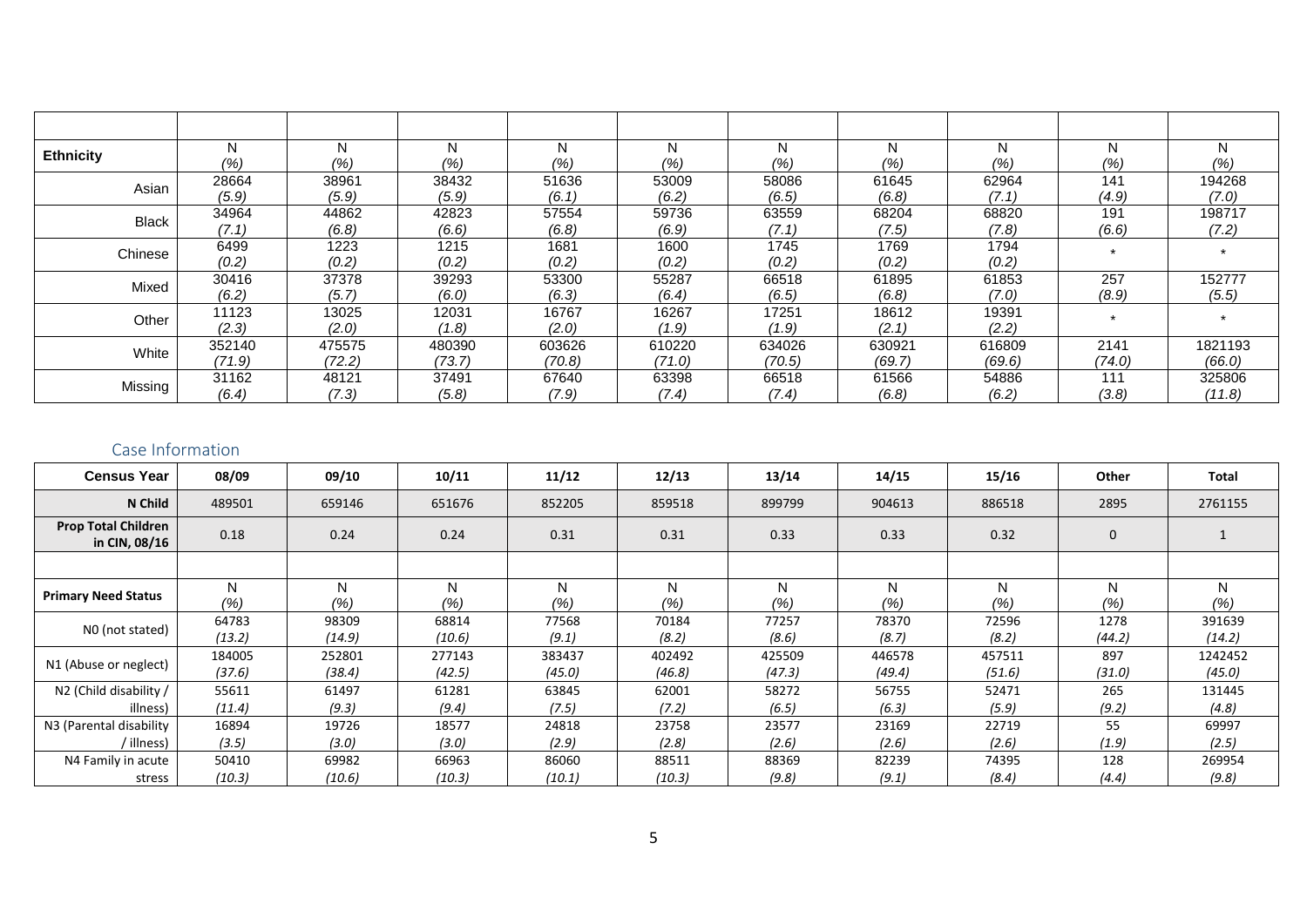| N5 Family                                 | 77580            | 110989           | 113522           | 162582           | 163198           | 175839           | 168028           | 158107           | 146            | 492231            |
|-------------------------------------------|------------------|------------------|------------------|------------------|------------------|------------------|------------------|------------------|----------------|-------------------|
| dysfunction                               | (15.8)           | (16.8)           | (17.4)           | (19.1)           | (19.0)           | (19.5)           | (18.6)           | (17.8)           | (5.0)          | (17.8)            |
| N6 Socially<br>unacceptable<br>behaviour  | 10839<br>(2.2)   | 15536<br>(2.4)   | 15615<br>(2.4)   | 18377<br>(2.2)   | 16852<br>(2.0)   | 19106<br>(2.1)   | 19192<br>(2.1)   | 19036<br>(2.1)   | 46<br>(1.6)    | 60204<br>(2.2)    |
| N7 (Low income)                           | 3362<br>(0.7)    | 3836<br>(0.6)    | 3373<br>(0.5)    | 4299<br>(0.5)    | 4255<br>(0.5)    | 4509<br>(0.5)    | 4229<br>(0.5)    | 3789<br>(0.4)    |                |                   |
| N8 (Absent parenting)                     | 17259<br>(3.5)   | 17039<br>(2.6)   | 17097<br>(2.6)   | 19962<br>(2.3)   | 17958<br>(2.1)   | 16629<br>(1.8)   | 16320<br>(1.8)   | 17361<br>(2.0)   | 46<br>(1.6)    | 50335<br>(1.8)    |
| N9 (Cases other than<br>CIN)              | 8758<br>(1.8)    | 9430<br>(1.4)    | 8290<br>(1.3)    | 11256<br>(1.3)   | 10308<br>(1.2)   | 10731<br>(1.2)   | 9732<br>(1.1)    | 8532<br>(1.0)    |                | *                 |
|                                           |                  |                  |                  |                  |                  |                  |                  |                  |                |                   |
| Ever on a Child<br><b>Protection Plan</b> | N<br>$(\% )$     | N<br>(%)         | N<br>(%)         | N<br>(%)         | N<br>(%)         | N<br>(%)         | N<br>(%)         | N<br>(%)         | N<br>(%)       | N<br>(%)          |
| Yes                                       | 57530<br>(11.8)  | 67014<br>(10.2)  | 78292<br>(12.0)  | 125435<br>(14.7) | 163184<br>(19.0) | 189060<br>(21.0) | 201253<br>(22.2) | 190064<br>(21.4) | 323<br>(11.2)  | 294153<br>(10.7)  |
| No                                        | 431971<br>(88.2) | 592131<br>(89.8) | 573383<br>(88.0) | 726769<br>(85.3) | 696333<br>(81.0) | 710738<br>(79.0) | 703359<br>(77.8) | 696453<br>(78.6) | 2571<br>(88.8) | 2467002<br>(89.3) |

## Missing case closure dates

While some episodes have no case closure information, meaning identifying missing case closure dates can be challenging, we can infer case closure from various characteristics of the record. We assumed case closure if:

- 1. An episode (identified through LA Child ID and referral date) had any record of case closure (case closure date, no further action record, or reason for closure record).
- 2. If an episode ceased to be included in following census years, indicating that the episode was no longer active.

The following table outlines the descriptive for missing case closure dates, for cases we identified as having closed.

<span id="page-5-0"></span>

| Census vear                                        | 08/09   | 09/10   | 10/11   | 11/12     | 12/13    | 13/14     | 14/15    | 15/16    | Other   | <b>All Years</b> |
|----------------------------------------------------|---------|---------|---------|-----------|----------|-----------|----------|----------|---------|------------------|
| N Episodes                                         | 563.857 | 794.798 | 758.002 | 1,001,578 | .001.650 | 1,049,397 | .047.014 | ,001,221 | 2.905   | 4,668,623        |
| N missing case closure<br>date                     | 101,510 | 114.903 | 77,201  | 106.116   | 100.324  | 91,977    | 86,186   | 467,68   | 138,365 | 863,350          |
| % missing case closure '<br>dates (by census year) | 33%     | 26%     | 18%     | 17%       | 16%      | 14%       | 13%      | 8%       | 46%     | 18%              |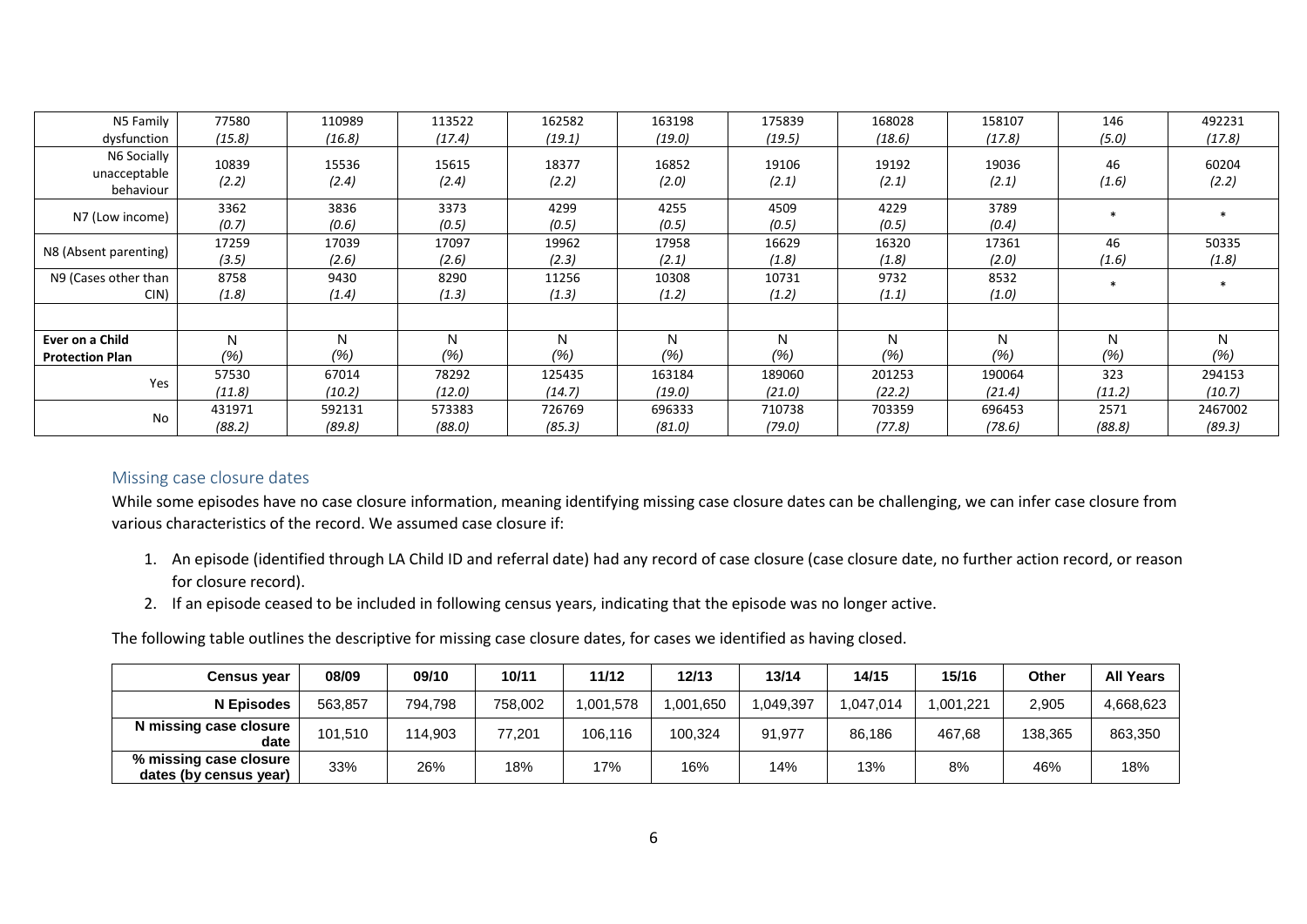# <span id="page-6-0"></span>Known Data Issues

# <span id="page-6-1"></span>General Issues

- 1. **Non-eligible cases:** There are a small number of episodes which should not be included in the dataset according to the data collection specification, where the case closure date falls before 1st April 2008. We have identified 1076 such cases (<0.1%).
- 2. **Duplicate records:** Children should have only one open episode ant any one time. However, some LAs report duplicate episodes due to their reporting systems (for example, a new referral of a child already on the CIN database may incorrectly lead to a new episode opening). DfE estimates around 0.07% of episodes are duplicated(1).
- 3. **Data quality:** The number of child protection plans on the census date at any given year does not equate to (number of child protection plans on the previous census date) + (the number child protection plans starting within the year) – (number of child protection plans ending within the year). DfE states data errors are likely due to improving data quality and reporting year on year, with assumption that the most recent data is the most accurate(1).

## 4. **Recording variation:**

- a. There is significant variation between LAs on referrals which have no further action. DfE notes that this could be because of practice differences between LAs, where some LAs do not accept referrals for assessment under a certain threshold (and consequently is not included in CIN), while others record all referrals received(1).
- b. From 2011/12, some LAs have been involved in trials around new approaches to assessments, where they do not distinguish between initial and core assessments. Table S1 outlines the LAs involved in the trials by year, up to 2016/17. For these LAs, the recording of "no further action after assessment" may vary compared to other LAs.

| LA                        | 2011/12      | 2012/13      | 2013/14                           | 2014/15      | 2015/16      | 2016/17      |
|---------------------------|--------------|--------------|-----------------------------------|--------------|--------------|--------------|
| Cumbria                   | $\checkmark$ | $\checkmark$ | Opted out<br>end of April         |              |              |              |
|                           |              |              | 2013                              |              |              |              |
| Hackney                   | $\checkmark$ | $\checkmark$ | √                                 | $\sqrt{}$    | $\checkmark$ | $\checkmark$ |
| Hammersmith<br>and Fulham | $\checkmark$ | $\checkmark$ | ✓                                 | $\checkmark$ | √            | √            |
| Islington                 | √            | $\checkmark$ | Opted out<br>end of April<br>2013 |              |              |              |
| Kensington and<br>Chelsea | $\checkmark$ | $\checkmark$ | √                                 | $\checkmark$ | $\checkmark$ | √            |
| Knowsley                  | ✓            | √            | $\checkmark$                      |              | $\checkmark$ | ✓            |
| Wandsworth                | $\checkmark$ | $\checkmark$ |                                   |              | $\checkmark$ |              |
| Westminster               | $\checkmark$ | $\checkmark$ | $\checkmark$                      |              | $\checkmark$ | ✓            |
| Hartlepool                |              |              | (Opted in<br>Oct 2013)            | $\checkmark$ | $\checkmark$ | $\checkmark$ |

Table S1: LAs involved in assessment trial by year.